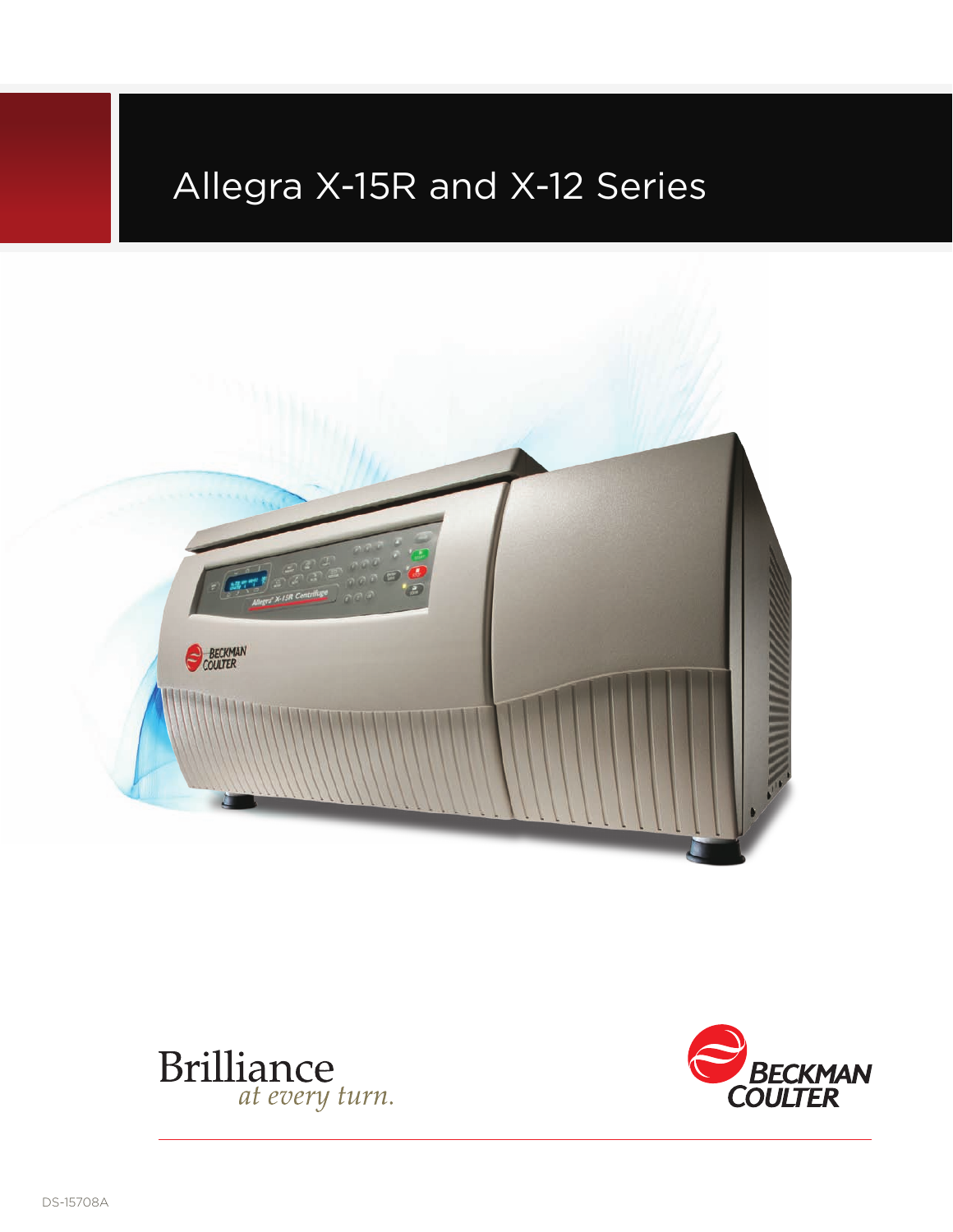

Allegra X-15R The best swinging bucket in the industry.

## maximum performance.

If you operate a high-throughput lab, get to know the Allegra X-15R. Able to process up to 148 tubes per cycle, this centrifuge delivers maximum performance and cost-effective versatility through a wide variety of available adapters and accessories.

With a powerful, built-in refrigeration system, the X-15R cools more quickly and maintains temperature even at maximum speed. The ARIES Smart Balance Rotor System automatically detects and corrects up to 50 grams of imbalance, which not only reduces mid-run interruptions to save you time, but also helps to minimize instrument wear and tear. BioCertified† rotors, covers, and canisters are tested to ensure potentially harmful aerosols are contained, maintaining safety in the lab.

# Allegra X-12 Series

Streamlined, simplified separations.

## STREAMLINE AND SIMPLIEY

You'll also find the ARIES Smart Balance Rotor System, as well as BioCertified† rotors, covers, and canisters, in our Allegra X-12 Series. Offering maximum capacity, these centrifuges are ideal for streamlining general separations. Whether harvesting cells or preparing blood samples, the X-12 will simplify your processes and save you time.

### SPECIFICATIONS ALL EGRA X-15R ALL EGRA X-12R ALL EGRA X-12

**Swinging Bucket Rotor** 4,750 rpm; 5,250 x *g* 3,750 rpm; 3,270 x *g* 3,750 rpm; 3,270 x *g* **Fixed-Angle Rotor** 10,200 rpm; 11,400 x *g* 10,200 rpm; 11,400 x *g* 10,200 rpm; 11,400 x *g* **Refrigeration CFC-Free CFC-Free CFC-Free CFC-Free Constant Controlled Temp. Maximum Capacity** 3 Liters 3 Liters 3 Liters 3 Liters 3 Liters Hold, Pulse (Short Run) **Drive Brushless Induction Brushless Induction Brushless Induction Brushless Induction Programs** 10 user-defined 10 user-defined 10 user-defined 10 user-defined Accel/Decel Profiles 10/11 10/11 10/11 10/11 10/11 **Temperature Range**  $-10^{\circ}$  C to  $+40^{\circ}$  C (selectable)  $-10^{\circ}$  C to  $+40^{\circ}$  C (selectable) Preset to  $+20^{\circ}$  C\* **Dimensions** (cm), Lid Closed  $76.2W \times 62.2D \times 34.3H$   $76.2W \times 62.2D \times 34.3H$   $76.2W \times 62.2D \times 34.3H$ **Dimensions** (in), Lid Closed  $30W \times 24.5D \times 13.5H$   $30W \times 24.5D \times 13.5H$   $30W \times 24.5D \times 13.5H$ **Weight Without Rotor** 128 kg (283 lb) 121 kg (267 lb) 121 kg (267 lb) **Electrical** 208V, 60 Hz; 208V, 60 Hz; 208V, 60 Hz; 208V, 60 Hz; 208V, 60 Hz; 208V, 60 Hz; 230V. 50 Hz; 230V, 50 Hz; 200V, 50/60 Hz 200V, 50/60 Hz 200V, 50/60 Hz

**Run Time** Timed (Up to 99 hrs, 59 min) Timed (Up to 99 hrs, 59 min) Timed (Up to 99 hrs, 59 min)<br>Hold, Pulse (Short Run) Hold, Pulse (Short Run) Hold, Pulse (Short Run)

BECOM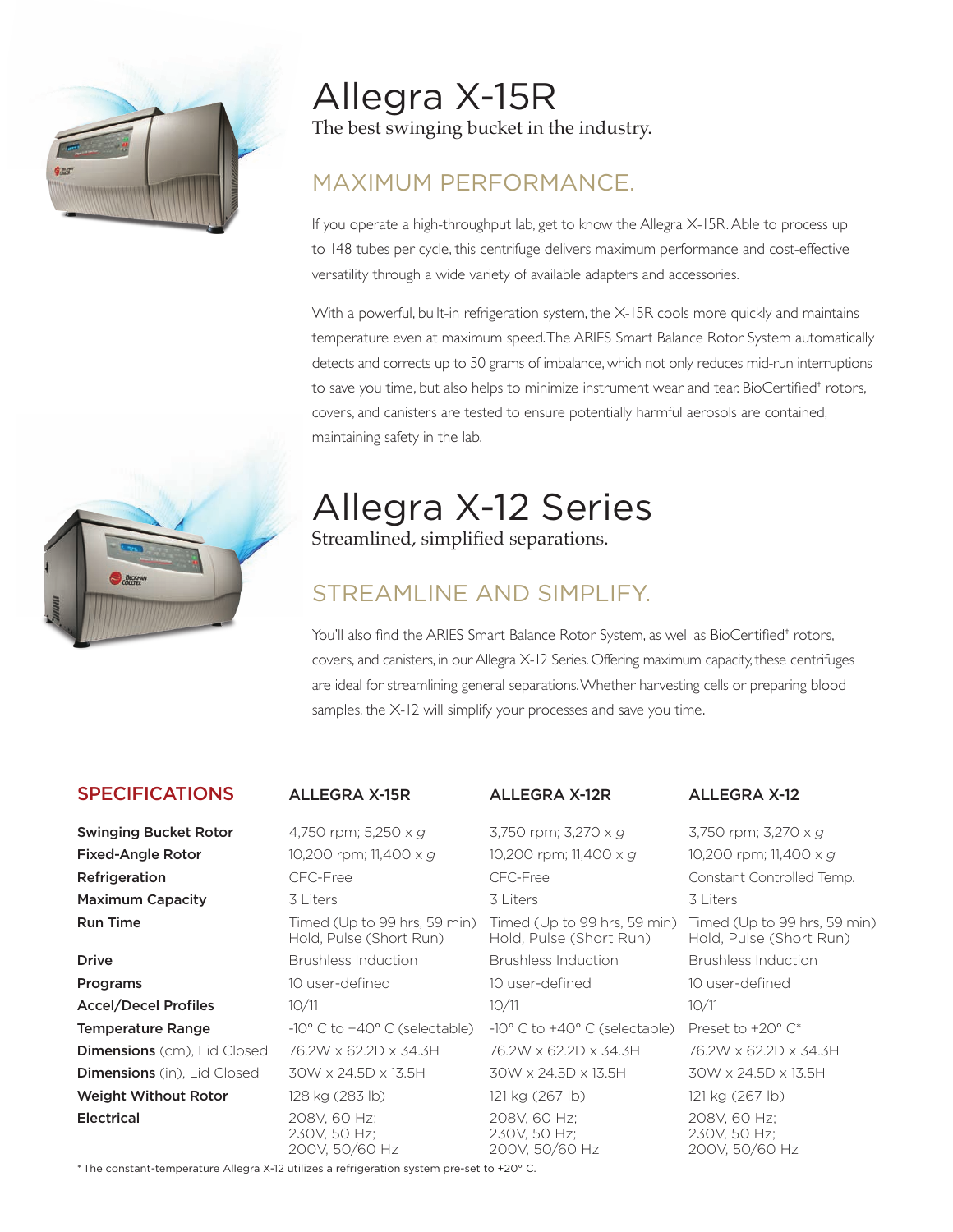### ORDERING INFORMATION

|             |                                 |                    | <b>BENCHTOP CENTRIFUGE MODELS</b>                                                                                                                                         |                              |                                    |                |                           |                                              |                |  |  |  |  |
|-------------|---------------------------------|--------------------|---------------------------------------------------------------------------------------------------------------------------------------------------------------------------|------------------------------|------------------------------------|----------------|---------------------------|----------------------------------------------|----------------|--|--|--|--|
|             | Part No.                        | <b>Description</b> |                                                                                                                                                                           | Max Speed (rpm)              |                                    |                |                           | Max RCF, $x g$                               |                |  |  |  |  |
|             |                                 |                    |                                                                                                                                                                           |                              | <b>Swinging Bucket/Fixed Angle</b> |                |                           | <b>Swinging Bucket/Fixed Angle</b>           |                |  |  |  |  |
|             | 392932                          |                    | Allegra X-15R Centrifuge, 208V, 60 Hz                                                                                                                                     | 4,750 / 10,200               |                                    |                | 5,250 / 11,400            |                                              |                |  |  |  |  |
|             | 392934                          |                    | Allegra X-15R Centrifuge, 230V, 50 Hz                                                                                                                                     |                              |                                    | 4,750 / 10,200 |                           | 5,250 / 11,400                               |                |  |  |  |  |
|             | 392933                          |                    | Allegra X-15R Centrifuge, 200V, 50/60 Hz                                                                                                                                  |                              |                                    | 4,750 / 10,200 |                           |                                              | 5,250 / 11,400 |  |  |  |  |
|             | 392302                          |                    | Allegra X-12R Centrifuge, 208V, 60 Hz                                                                                                                                     |                              |                                    | 3,750 / 10,200 |                           | 3,270 / 11,400                               |                |  |  |  |  |
|             | 392304                          |                    | Allegra X-12R Centrifuge, 230V, 50 Hz                                                                                                                                     |                              |                                    | 3,750 / 10,200 |                           | 3,270 / 11,400                               |                |  |  |  |  |
|             | 392303                          |                    | Allegra X-12R Centrifuge, 200V, 50/60 Hz                                                                                                                                  |                              |                                    | 3,750 / 10,200 |                           | 3,270 / 11,400                               |                |  |  |  |  |
|             | 392472                          |                    | Allegra X-12 Centrifuge, 208V, 60 Hz                                                                                                                                      |                              |                                    | 3,750 / 10,200 |                           | 3,270 / 11,400                               |                |  |  |  |  |
|             | 392474                          |                    | Allegra X-12 Centrifuge, 230V, 50 Hz                                                                                                                                      |                              |                                    | 3,750 / 10,200 |                           | 3,270 / 11,400                               |                |  |  |  |  |
|             | 392473                          |                    | Allegra X-12 Centrifuge, 200V, 50/60 Hz                                                                                                                                   |                              |                                    | 3,750 / 10,200 |                           | 3,270 / 11,400                               |                |  |  |  |  |
|             | <b>ROTORS</b>                   |                    |                                                                                                                                                                           |                              |                                    |                |                           |                                              |                |  |  |  |  |
|             | Part No.<br><b>Description</b>  |                    |                                                                                                                                                                           |                              | Max Speed (rpm)                    |                |                           | Max RCF, $x g$                               |                |  |  |  |  |
|             | <b>Swinging Bucket Rotors</b>   |                    |                                                                                                                                                                           |                              | X-15R/X-12 Series                  |                |                           | X-15R/X-12 Series                            |                |  |  |  |  |
|             | 369702                          |                    | 4x750 mL Swinging Bucket Rotor Assembly<br>w/o Bucket Covers (SX4750)                                                                                                     |                              | 4,750 / 3,750                      |                |                           | 5,250 / 3,270                                |                |  |  |  |  |
|             | 369704                          |                    | 4x750 mL ARIES Self-Balancing Swinging Bucket Rotor Assembly<br>w/o Bucket Covers (SX4750A)                                                                               |                              | 4,750 / 3,750                      |                |                           | 5,250 / 3,270                                |                |  |  |  |  |
|             | 392806                          |                    | Microplate Carriers for SX4750 & SX4750A Rotor (SX4750µ) 16<br>Standard Microplates, 4 Deep-Well/Square-Well<br>Plates, 4 of 96-Tube Racks (Set of 2), Includes Carriages | 4,450 / 3,750                |                                    |                | 4,060 / 2,885             |                                              |                |  |  |  |  |
|             | <b>Fixed-Angle Rotor</b>        |                    |                                                                                                                                                                           |                              |                                    |                |                           |                                              |                |  |  |  |  |
| <b>BIOC</b> | 369735                          |                    | BioCertified' 6x100 mL Fixed-Angle Rotor (FX6100)                                                                                                                         |                              | 10,200                             |                |                           | 11,400                                       |                |  |  |  |  |
|             | <b>Rotor Accessories</b>        |                    |                                                                                                                                                                           |                              |                                    |                |                           |                                              |                |  |  |  |  |
| <b>BIOC</b> | 392805                          |                    | BioCertified' Covers for SX4750 & SX4750A<br>Round Buckets (Set of 2)                                                                                                     |                              |                                    |                |                           |                                              |                |  |  |  |  |
| <b>BIOC</b> | 393070                          |                    | BioCertified' Covers for SX4750µ Microplate Carriers (Set of 2)                                                                                                           |                              |                                    |                |                           |                                              |                |  |  |  |  |
|             | 392873                          |                    | Replacement Carriages for SX4750 $\mu$ Microplate Carriers,<br>Includes Rubber Pads (Set of 2)                                                                            |                              |                                    |                |                           |                                              |                |  |  |  |  |
|             | <b>TUBE AND BOTTLE ADAPTERS</b> |                    |                                                                                                                                                                           |                              |                                    |                |                           |                                              |                |  |  |  |  |
|             | Part No.                        |                    | Tube Volume (mL)                                                                                                                                                          | <b>Tube Diameter</b><br>(mm) |                                    | Color          | <b>Bucket</b><br>Capacity | Rotor<br>Capacity                            | Pack of        |  |  |  |  |
|             |                                 |                    | Adapters for Direct Centrifugation of Cell Culture Flasks (SX4750 & SX4750A)                                                                                              |                              |                                    |                |                           |                                              |                |  |  |  |  |
|             | 369292                          |                    | Corning T-75 cm <sup>2</sup> Canted-Neck Cell Culture Flasks**                                                                                                            |                              | $\qquad \qquad -$                  | Orange         | $\mathbf{1}$              | $\overline{4}$                               | 2              |  |  |  |  |
|             | 369295                          |                    | Corning T-25 cm <sup>2</sup> Canted-Neck Cell Culture Flasks**                                                                                                            | $\overline{\phantom{0}}$     |                                    | Green          | 2                         | 8                                            | 2              |  |  |  |  |
|             |                                 |                    | Modular Disk Adapters for Tubes (SX4750 & SX4750A)                                                                                                                        |                              |                                    |                |                           |                                              |                |  |  |  |  |
|             | 359469 & 359148                 |                    | 3 mL & 5 mL                                                                                                                                                               | 10 & 12                      |                                    | <b>Blue</b>    | 37                        | 148                                          | 2 & 4          |  |  |  |  |
|             | 343108                          |                    | Tube Decanter for P/N 359469 & 359148                                                                                                                                     | —                            |                                    |                |                           | $\overline{\phantom{m}}$                     | Each           |  |  |  |  |
|             | 354511                          |                    | 1.5 mL Adapter Plate for P/N 359469 & 359148                                                                                                                              |                              | —                                  |                |                           |                                              | Each           |  |  |  |  |
|             | 359478 & 359157                 |                    | 3 mL & 5 mL                                                                                                                                                               | 13                           |                                    | Tan            | 30                        | 120                                          | 2 & 4          |  |  |  |  |
|             | 359470 & 359149                 |                    | 7 mL & 10 mL                                                                                                                                                              | 14                           |                                    | Orange         | 24                        | 96                                           | 2 & 4          |  |  |  |  |
|             | 359471 & 359150                 |                    | 12 mL                                                                                                                                                                     | 16                           |                                    | Purple         | 19                        | 76                                           | 2 & 4          |  |  |  |  |
|             | 359472 & 359151                 |                    | 15 mL (Conical)                                                                                                                                                           | 18                           |                                    | Green          | 14                        | 56                                           | 2 & 4          |  |  |  |  |
|             | 359473 & 359152                 |                    | 15 mL & 20 mL (Round)                                                                                                                                                     | 18                           |                                    | Green          | 14                        | 56                                           | 2 & 4          |  |  |  |  |
|             | 359475 & 359154                 |                    | 30 mL (Round) & 50 mL (Conical)                                                                                                                                           | 30                           |                                    | Light Green    | 4                         | 16                                           | 2 & 4          |  |  |  |  |
|             | 393266 & 393267                 |                    | 50 mL (Conical)                                                                                                                                                           | 29                           |                                    | Grey           | 7                         | 28                                           | 2 & 4          |  |  |  |  |
|             | 359474 & 359153                 |                    | 50 mL (Round)                                                                                                                                                             | 29                           |                                    | Yellow         | 7                         | 28                                           | 2 & 4          |  |  |  |  |
|             | 359476 & 359155                 |                    | 50 mL (Round)                                                                                                                                                             | 35                           |                                    | Dark Blue      | 4                         | 16                                           | 2 & 4          |  |  |  |  |
|             | 359477 & 359156                 |                    | 100 mL                                                                                                                                                                    | 44                           |                                    | Brown          | $\overline{2}$            | 8                                            | 2 & 4          |  |  |  |  |
|             |                                 |                    |                                                                                                                                                                           |                              |                                    |                |                           | (Tube and bottle adapters continued on back) |                |  |  |  |  |

\*\* Corning is a trademark of Corning Incorporated.

† Validation of microbiological containment was done at an independent, third-party facility (CAMR, Porton Down, UK or USAMRIID, Ft. Detrick,<br>MD, USA). Improper use or maintenance may affect seal integrity and, thus, conta

BioCertified is a term used to describe our products which have been tested and validated to demonstrate containment of microbiological aerosols<br>by an independent, third-party facility (Health Protection Agency, Porton Dow